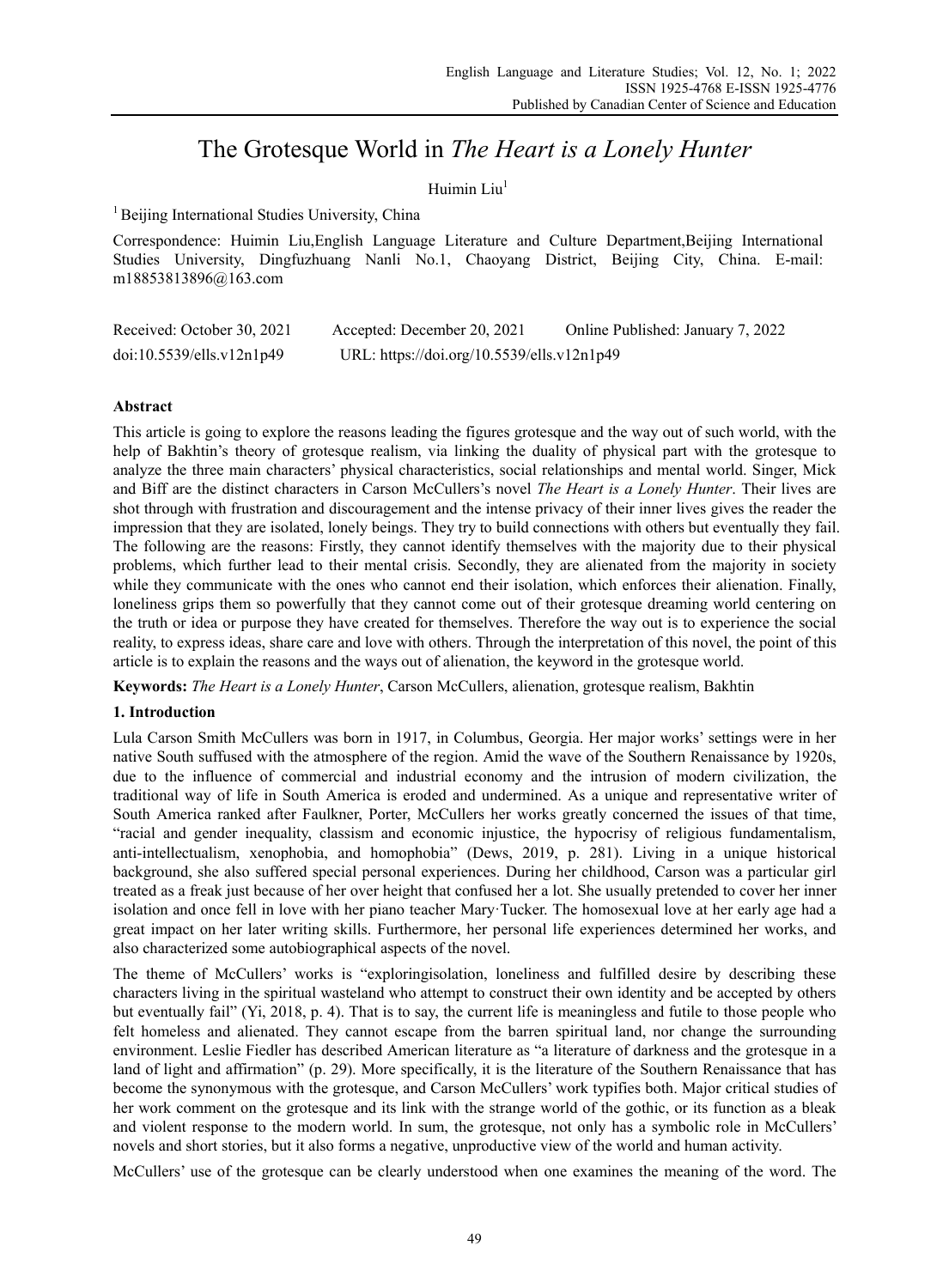Oxford English Dictionary defines grotesque as the following: "in popular language, figures or designs characterized by comic distortion or exaggeration. In a wider sense, of design or form characterized by distortion or unnatural combinations; fantastically extravagant; bizarre; quaint." In his book The Grotesque, Philip Thomson defines the term specially in connection with literature: the grotesque is more than "laughable" or a "necessary affinity with the fantastic" (p. 8).

In contemporary literature, the grotesque "can best be summed up as alienation, "Something which is familiar and trusted is suddenly made strange and disturbing" (Thomson, 1972, p. 59). Some of McCullers' characters have physical problems: being a dwarf, being overly tall, etc. In this sense, these characters are grotesques because they are "characterized by comic distortion or exaggeration". Besides, these physical abnormalities only emphasize the characters' more important spiritual abnormalities. Thus, her characters do fit Thomson's definitions of grotesque.

For the most part, McCullers' characters are lonely people who are living in small Southern towns and trying to find themselves. McCullers' characters are distorted; they are not whole human beings. As Chester E. Eisinger explains, they are "half-people, their deficiencies prevent them from realizing their humanity; their course in life is errant, unpredictable, painful" (p. 252). In their search to make themselves complete, the characters attempt to join with others, but the choice each makes of a mate, the person with whom each hopes to find communion, usually brings more frustration and further alienation. Thus, McCullers uses her idea of the grotesque—complete alienation caused by someone trying to find him or herself and find love—to express her idea of spiritual isolation.

*The Heart Is a Lonely Hunter* is Carson McCullers' first novel and one of her most famous novels. This novel came out in 1940. From then on, Carson McCullers' successful writing career began. This novel gives us a day, a year, and a day in the lives of five characters: Singer, Mick, Brannon, Blount, and Dr. Copeland. Their lives are shot through with frustration and discouragement and the intense privacy of their inner lives gives the reader the impression that they are isolated, lonely beings. The central theme of *The Heart is a Lonely Hunter* is the individual's spiritual alienation, but meantime McCullers also poses subordinate themes "such as adolescent initiation, the dangers of capitalism, and the evils of racism" (Champion, 1991, p. 48). These underlying themes rotate around the central idea alienation in much the same manner as "the people of this book can be described as being like the spokes of a wheel—with Singer representing the center point" (Outline, p. 143). In this novel, the deaf-mute Singer becomes the focus of a circle of negative people. The loneliness and alienation theme runs through the whole story. At first, two deaf-mutes, John Singer and Spiros Antonapoulos live together. One day, Antonapoulos is ill and is taken to the state insane asylum. Singer moves to another flat and meets four special lonely people who view Singer as the God. At last, Singer kills himself after he came to know Antonapoulos died. The four people lose their reliance again. In the novel, Carson McCullers depicts a grotesque world. Most people think that this novel is negative and tedious. However, the frustrations they experience are most often a product of their very passionate attempts to follow their desires or convictions. Moreover, McCullers employs several devices which work against the sense of loneliness and which lend a tenuous sense of unity, an echoing of sensibility, to the discrete voices of the characters.

The purpose of this article is to demonstrate that the grotesque life lies at the center of the novel *The Heart is a Lonely Hunter*. The following is to explore the three main characters in this novel. All three become frustrated, alienated when fail to communicate with the ones who they feel can end their isolation.

#### **2. Literature Review**

Carson McCullers is famous for her personal experiences and her deep understanding on human life. She has been always popular among readers. Scholars are attracted by her unique perspective, the freaks, the alienated and the mystic American Southern town in her works. Carson McCullers has been a pain for the critics since her first publishing work The Heart Is a Lonely Hunter in 1940. The bitter controversies she triggers involve a wide range of subjects from her status, themes, forms, strategies, to the social and political aspects of her works.

Louis D. Rubin Jr. draws on McCullers' personal situation such as her illness, marriages, bisexuality, and her Southern experience to make a better understanding of her work. McCullers receives praises for her construction of her art "out of the South, but not out of its history" (Rubin, 1996, p. 123). Gleeson-White explores *The Heart Is a Lonely Hunter* as a work of southern gothic tradition and McCullers' characters as grotesques (Gleeson-White, 2003, p. 3). Alexander Steele traces a Deaf-oriented rhetoric within *The Heart Is a Lonely Hunter*, examining the consequences of reading and understanding deafness metaphorically, both on and beyond the fictive page. Waggoner posits that Singer enacts a kind of listening that he defines as feminist, since it exhibits feminist principles of egalitarianism, parity, and equality throughout the conversation rather than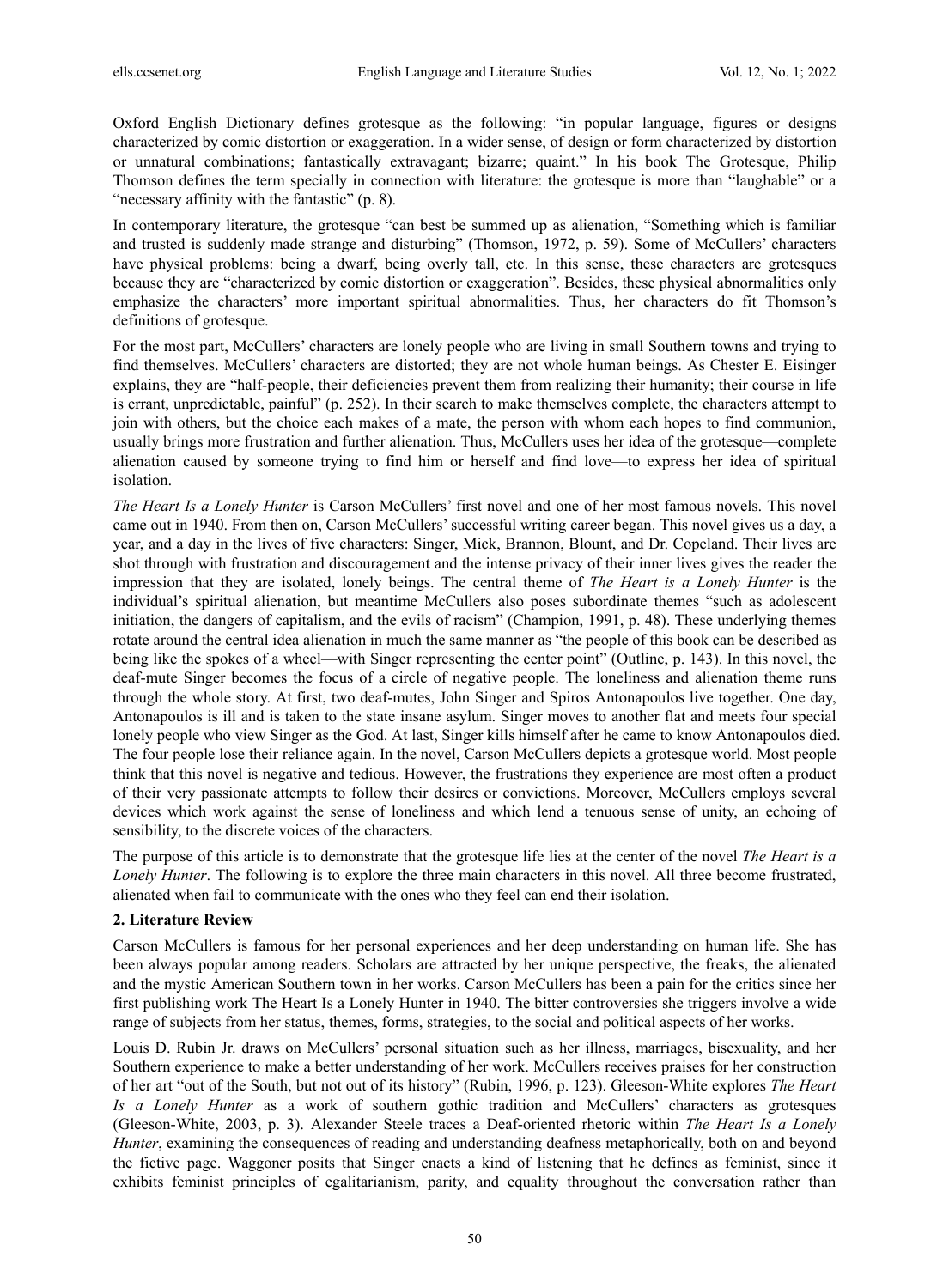creating a hierarchy of power between speaker and listener in which the speaker retains the authority. Saxton holds that Singer etc. are Christ figures, they are diseased Christs who are unable, or not unwilling to save themselves. Stacey Reece combines the theory of Marxism on alienation to discuss how the main characters are alienated in the materialistic society. The analysis offers a glimpse into the social condition in the Great Depression era, the issue of poverty, oppression, the exploitation of racism and capitalism.

Concerning the work *The Heart Is a Lonely Hunter*, the concentrations of the critical studies are plural from its themes and characters, to social and political aspects. The perspectives that critics employ to this work vary from Marxism, feminism, gender studies, to New Historicism. These critical reviews have broadened the horizon for the present study of the novel *The Heart Is a Lonely Hunter*.

## **3. The Analysis of the Three Figures**

#### *3.1 John Singer's Grotesque World as a Mute*

John Singer, a mute, thin and tall person is very intelligent, "his eyes had a quick, intelligent expression" (p. 3). The eyes express an individual, so to speak, Singer demonstrates himself as a quick-witted man before others. He is the central figure for the other four ones—each of whom is satisfied when talking to him and anybody in the town can conceive some traits that they presuppose in him, "The Jews said that he was a Jew. The merchants along the main street claimed he had received a large legacy and was a very rich man. It was whispered in one brown beaten textile union that the mute was an organizer for the C.I.O." (p. 182). Many lonely people from the town use the mute's silence as an opportunity to believe that he understands them, and this imagined connection gives them relief from the pain of isolation. But in fact, Singer is an orphan who was left very young and placed in an institution for the deaf. Besides, he doesn't understand others' talking and actually he even doesn't care about their matters. What he concerns is his "only friend" (p. 182). Antonapoulos, with whom he has been living for ten years. Singer closes his own world to others apart from Antonapoulos but he "never knew just how much his friend understood of all the things he told him. But it did not matter" (p. 2). Singer, like the other freaks who talks with him talks with Antonapoulos who never really responds to his talking matters. In this grotesque chain of hunting loneliness, Singer's hands, replacing his mouth play the leading role to hunt and to be hunted.

Singer has been introduced through his relationship with Spiras Antonapoulos. Singer has not always been a real mute and he has been taught to speak but he could never be used to speaking with his lips. "It was painful for him to try to talk with his mouth, but his hands were always ready to shape the words he wished to say" (p. 10). Mouth cannot be ignored in the study of the grotesque, through which enters the world to be swallowed up, and "of all the features of the human face, the nose and mouth play the most important part in the grotesque image of the body" (Bakhtin, 1984, p. 316). Mouth as one of the tunnels from the inside of the body to the outside, through it there is an interchange and an inter-orientation and meanwhile the confines between people have been overcome with the words spoken out of mouth. Singer gives up his mouth to talk and replace it with his hands. "Grotesque images may, of course, present other members, organs and parts of the body (especially dismembered parts). but they play a minor role in the drama. They are never stressed unless they replace a leading image" (Bakhtin, 1984, p. 318). Hands should have played minor role for the grotesque image but because Singer's hands replace his mouth to talk, the hands are significant for the talk of Singer, the grotesque figure.

Singer's hands are presented contradictorily, actively and silently. When Singer is with Antonapoulos, his hands move quickly and shape the words he wants to say. However, when he is faced with others apart from Antonapoulos, his hands are still and stuffed into his pockets and he responds to others only with the expression of his eyes. Before Antonapoulos is taken to the asylum, Singer is always talking to him. "His hands shaped the words in a swift series of designs. His face was eager and his gray-green eyes sparkled brightly. With his thin, strong hands he told Antonapoulos all that had happened during the day" (p. 2). After Antonapoulos is taken far away from the town where Singer lives in, the latter visits the former, and as before, his hands talk desperately. "Singer raised his hands timidly and began to speak. His strong, skilled fingers shaped the signs with loving precision" (p. 188). He tells his friend all the people he had met and things he had experienced in the town. When he realizes that he him may be with danger, "Singer stood with his hands dangling loose" (p. 280). His hands' looseness implicates his life's listlessness. On the contrary, when he was with others, "he always kept his hands stuffed tight into the pockets of his trousers" (p. 9).

The hand is the means for Singer to connect with the world, but he stretches out his hands only to Antonapoulos, which signifies that Singer's world is only open to him. This also can explain why Singer dies when he is told the news of Antonapoulos' death. That he stuffs his hands into the pockets is like he closes his mouth as well as his inside world, swallowing up others' words. When being with Antonapoulos, he reaches out his hands to give,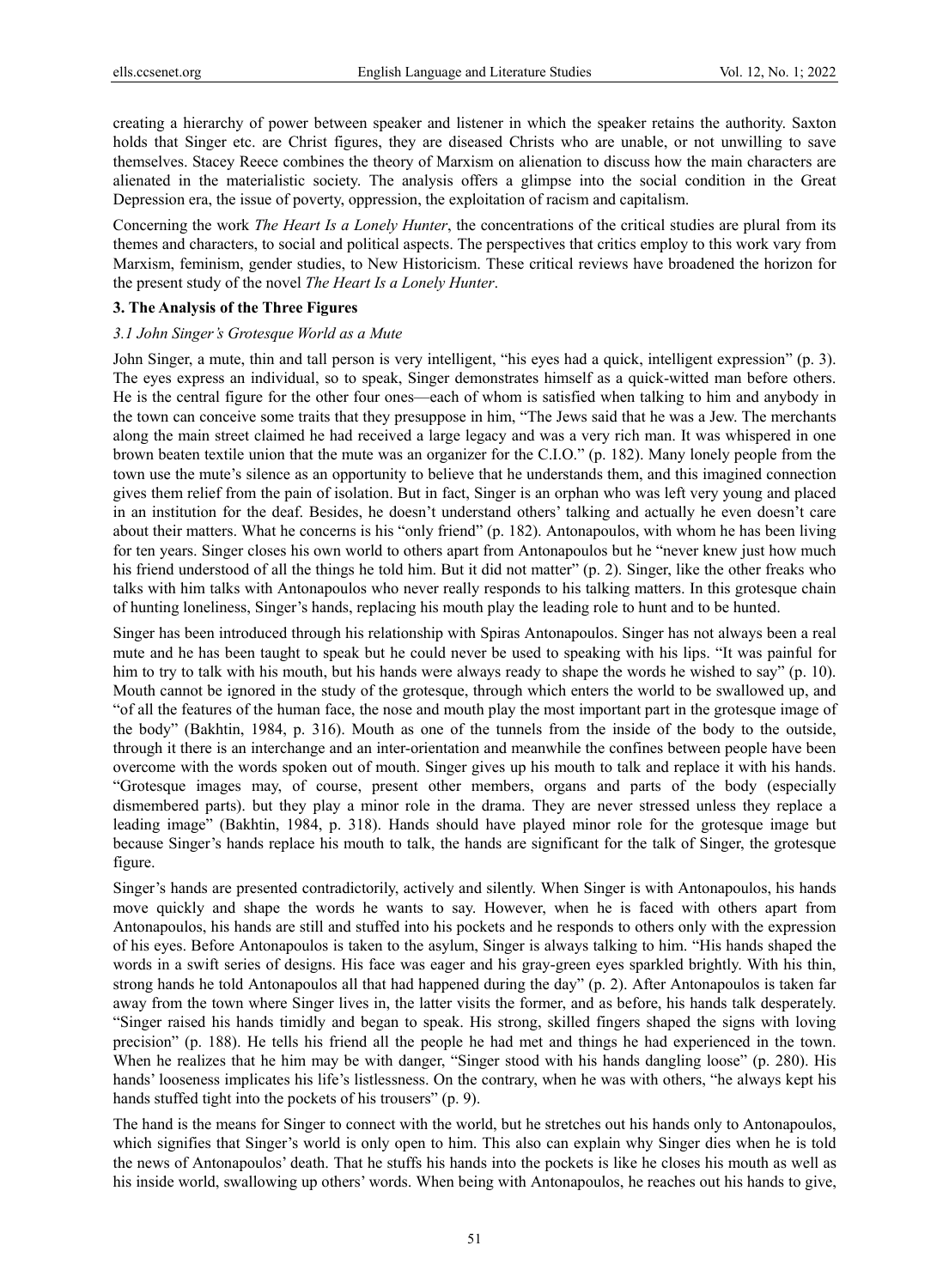so to speak, to swallow out what he has taken. On the one hand, Singer's hands have crowned him. His silence with his hands in the pockets makes him seem superior in front of others. For Mick, he knows music; for Jake, he knows revolution; for Doctor Copeland, he knows the Negro's bad conditions. For others in the town each man describes the mute as he wished him to be. Singer is crowned as their king owing to his hands stuffed in pockets, to his silence. On the other hand, his hands degrade him before Antonapoulos. He is not silent and quiet but nervous and passionate to please Antonapoulos with his hands talking. However, Singer's degradation is exactly Antonapoulos' crowning. "In his haste the signs sometimes became blurred and he had to shake his hands and begin all over. Antonapoulos watched him with his dark, drowsy eyes. Sitting motionless in his bright, rich garments he seemed like some wise king from a legend" (p. 191). Hands are the representation of Singer's duality, his talkativeness and silence, playing the dual role of degradation and up gradation for the grotesque, the mute named Singer.

Singer, the lover, creates in his mind a world for himself and his beloved Antonapoulos. He dreams of the Greek constantly and lives only for the times he can be with his friend. Nothing else seems to concern Singer. His hands, which he once cared for meticulously because he used them to communicate with Antonapoulos, become "a torment to him" (p. 345). Singer is alone and lonely with his hands stuffed in his pockets. He is alienated because of his deafness and especially because of his failure even to try to "stretch out his hands" to communicate with those who reach out to him.

#### *3.2 Mick Kelly's Grotesque World as an Adolescent Girl*

The next character to be discussed is Mick Kelly, the young adolescent girl at the center of the novel. This may seem counter intuitive because, when compared to the other characters, Mick's crisis seems the most personal in nature. She is dealing with the process of changing from an androgynous girl into a feminized woman. At the beginning of the novel, Mick is resistant to this process of becoming a woman. She idealizes her older brother Bill while demonizing her feminized older sisters. When sisters criticize Mick for wearing boyish clothes, Mick replies, "I don't want to be like either of you and I don't want to look like either of you. And I won't. That's why I wear shorts. I'd rather be a boy any day, and I wish I could move in with Bill" (McCullers, p. 42). Mick Kelly perceived freakishness arises from her boyishness, at a moment in her life when she should ideally be entering into womanhood. However, the young girl is freakish not only because of her tom-boyishness but also, paradoxically, because of her emerging femininity and sexuality. As a result, the girl identifies and is identified with freak.

"In the dynamics of freakishness, the category of 'normal' is contingent on the category of the 'abnormal'" (Gleeson-White, 2003, p. 12). That is to say, normality and freakdom or abnormality are interconnected. It is the tension between Mick's tom-boyishness and the ideal of the southern lady that most obviously makes manifest this interconnected dichotomy.

It seems that Mick fails to fulfill the requirements of womanhood "membership" due to their male identification, clearly at odds with images of proper femininity, the ideal image of the good little woman. In the South, while tom-boyishness may have been acceptable in the young girl, at puberty she was expected to begin the metamorphosis into southern womanhood. But, since Mick perseveres with mas- culine appearance and behavior, society brands her freak. This idea of freakishness is reflected in Mick's older and "feminine" sister Etta Kelly's criticism of Mick's persistent masculinity: "It makes me sick to see you in those silly boy's clothes. Somebody ought to clamp down on you, Mick Kelly, and make you behave," Etta said. "Shut up," said Mick. "I wear shorts because I don't want to wear your old hand-me-downs" (p. 41). What Etta wants to warn Kelly is that somebody ought to make Mick become a true woman and behave girlishly.

There is in fact several moments when Mick do attempt to conform to the cultural ideal of womanhood as articulated by Etta and Bernice. To do so, she must first cleanse herself of freakishness by rejecting her boyishness. Before her prom party guests arrive, Mick "went into the bathroom and shucked off her old shorts and shirt and turned on the water. She scrubbed the rough parts of her heels and her knees and especially her elbows. She made the bath take a long time" (p. 97). Ironically, when Mick does attempt to conform to societal demands, she unwittingly undermines the notion of ideal womanhood. For example, Mick reveals femininity's impracticability as she dresses gorgeously for her prom party in "Etta's long blue crepe de chine evening dress and some white pumps and a rhinestone tiara" (p. 97). Once the neighborhood children begin to destroy the grownup party atmosphere, Mick becomes aware of the constraints of feminine attire. Wanting to jump into a roadside ditch, she realizes that with "her tennis shoes she would have landed like a cat—but the high pumps made her slip" and so she finds herself. Having torn the hem of the evening dress and lost her tiara, she puts her old shorts and shirt back on, although "she was too big to wear shorts anymore after this" (p. 105). It becomes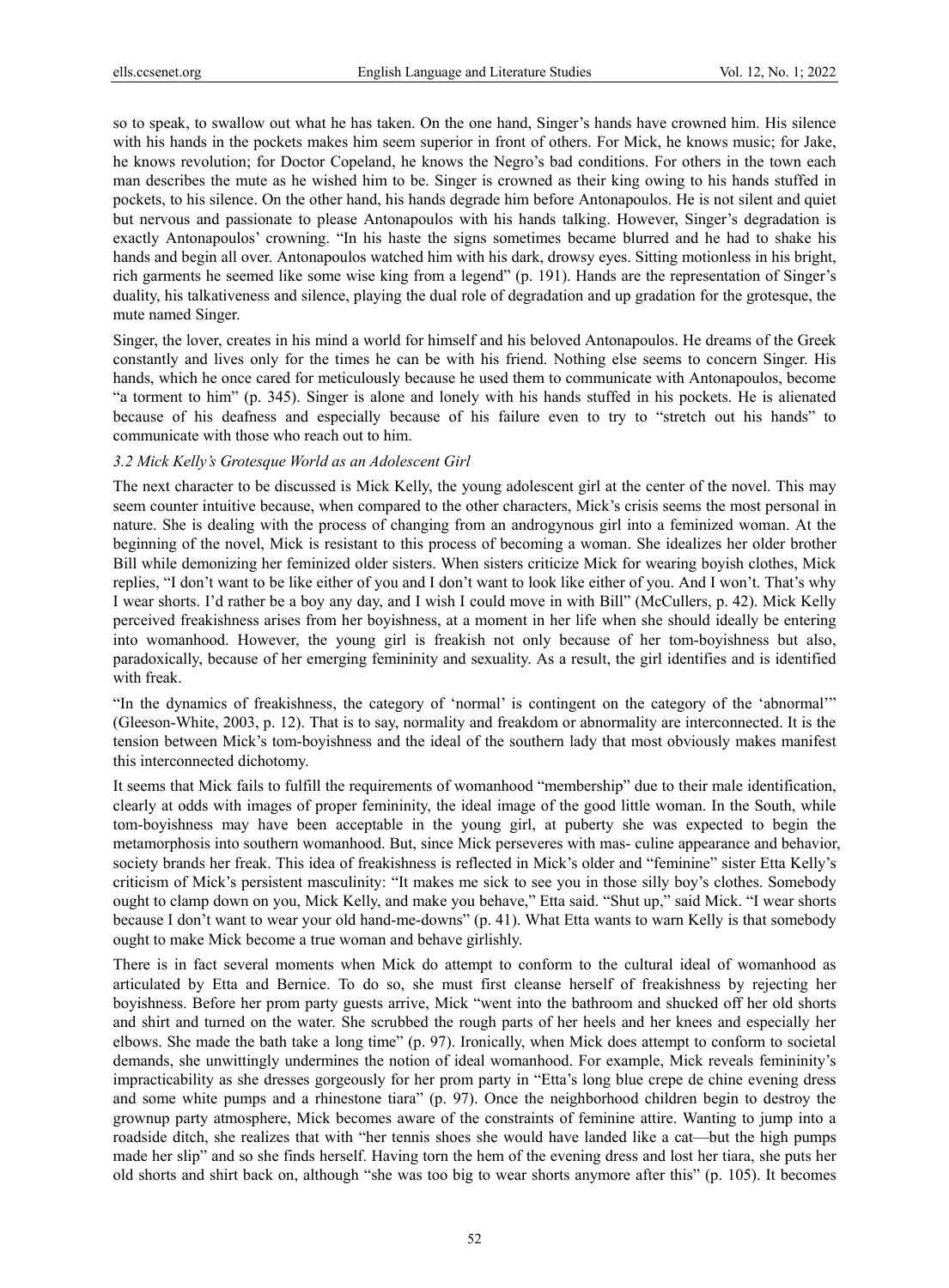painfully clear that womanhood, here signaled by dress, is a hindrance to the hopes and plans of the young tomboys.

Mick is a lonely young girl who finds it difficult to open up to others. Although she lives in a house full of people, she does not feel that she belongs to any group. At one point, she wants to belong but only feels loneliness: "It was funny, too, how lonesome a person could be in a crowded house" (p. 195). Mick knows she wants more than her family can offer. This desire grows and grows within her only to make her frustrated. Through music, she tries to express herself and to make a living, but due to no enough money, her music career just stops as an unfinished dream. Not being able to communicate through music, which she feels is the only way she can communicate, Mick becomes confused. The only thing she is sure of is the strange, frustrated, angry feeling that grows within her: "The feeling was a whole lot worse than being hungry for any dinner, yet it was like that. I want—I want—I want—was all that she could think about—but just what this real want was she did not know" (p. 194).

In waking life, Mick is always struggling against the crowd instead of being a member of it. Also, she feels that she is ignored. Finally, she believes that what she wants does not matter. This last belief is reinforced when she must quit school and go to work to help the family. Although she tries to adjust to giving up her dream by telling herself that her work with music was not in vain and that she may get another chance, she feels isolated: "But now no music was in her mind. That was a funny thing. It was like she was shut out from the inside room. It was like the inside room was locked somewhere away from her. A very hard thing to understand. It was like she was cheated. Only nobody had cheated her" (pp. 292−293).

In many ways, then, Mick is as grotesque as the others. Loneliness and frustration dominate her. However, unlike the others, she does not blame her problems on others, and she does not want to cure society or to solve the problems of others. She simply wants to understand and better herself.

#### *3.3 Biff Brannon's Grotesque World as Being Both Sexes*

Biff likes freaks. He is drawn to freaks because he is himself a freak. He is of the both sexes, and what he proofs it himself is that "the part of him that sometimes almost wished he was a mother and that Mick and Baby were his kids" (p. 112). Mentally he tends to be feminine but he physically is very masculine. "He was a hard man of middle height, with a beard so dark and heavy that the lower part of his face looked as though it were molded of iron" (p. 9). Moreover, compared with Singer's hands, Mick's nibbles, his special physical part is "his genitals" (p. 24), the distinctive organ for male. Among the parts of the grotesque body, "the bowels and the phallus, these two areas play the leading role in the grotesque image" (Bakhtin, 1984, p. 317). The phallus, nibbles, or other protruding part of the body expand the body and to link it to other bodies or to the world outside. However, genitals playing the essential role for the Biff's grotesque image, this word only appears once in the novel but the word "nose" appears many times. The grasp of the meaning of the grotesque image's nose is that it "always symbolizes the phallus" (Bakhtin, 1984, p. 316). Biff's different actions to the nose are with regard to his both sexes.

Biff mashes the nose three times as the following: "Biff waited stolidly, his elbow resting on the counter and his thumb mashing the tip of his long nose" (p. 10). "He[Biff] wanted to turn and walk away and yet he only stood there, smiling and mashing his [Harry's] nose with his thumb" (p. 201). "He [Biff] mashed his [Jake's] nose with this thumb until it was white and flat" (p. 295). Besides, he fondles it once: "Thoughtfully Biff fondled the tip of his nose" (p. 12). According to the dictionary, the word fondle means to touch (someone or something) sexually and the word mash, means to flirt with or seek the affection of the opposite sex. Taken the symbolic meaning of nose as phallus into consideration, Biff's action to fondle and mash his own or other male's nose is equal to flirt with himself and other males sexually. This grotesque action can be explained by his both sexes and mentally he identifies himself as a female.

Concerning about his wife, Biff never fondles or mashes the nose, but only rubs his noses. "Biff would stand looking at her [Alice's] for a long time, rubbing his nose thoughtfully" (p. 103). The rubbing of nose is not a special action for Biff on the ground that he often rubs his nose when he is observing and thinking. So to speak, he has no special or sexual feeling for his wife. But towards Mick, his actions of the nose shifts with Mick's sexual appearances. When he thinks that Mick is both sexes, who "looks as much like an overgrown boy as a girl" (p. 112), he "laid his finger on the side of his nose and cocked his head to one side" (p. 112). Here, "cock", with the meaning of a man's penis together with finger and nose tints the scene with sexual color. However, compared with mashing the nose with thumb, the action of laying his finger on side of nose is more obscure, ambivalent and tender. His love for Mick is dual, on the one hand, due to Mick's boyish appearance, he has the kind of love between man and woman. On the other hand, Mick's childish aspect provokes his maternity and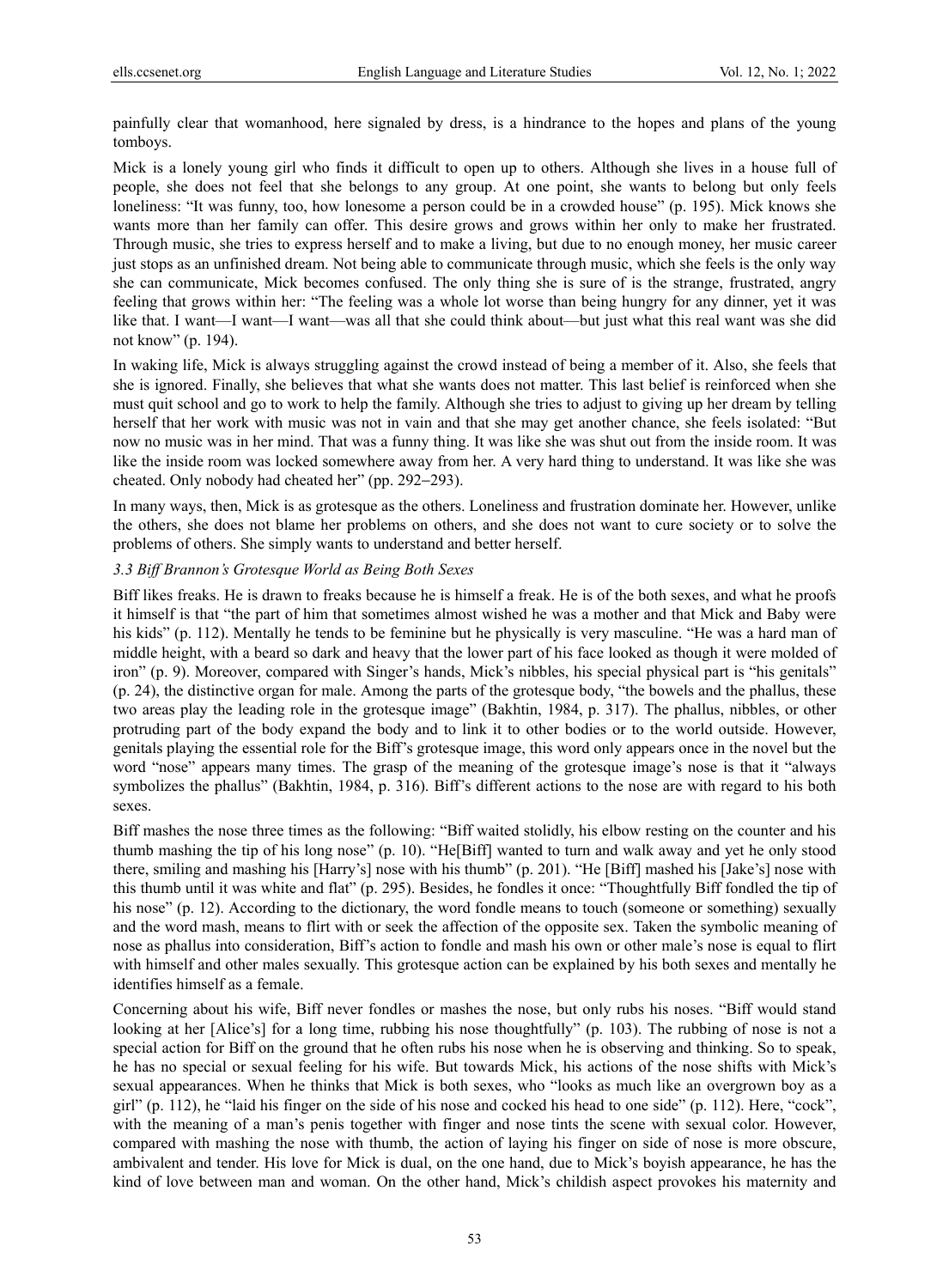therefore he wishes her to be his child. At the end of the novel, when he finds that Mick had grown older, he watches her, "Her rough and childish ways were almost gone. And instead there was something ladylike and delicate about her that was hard to point out" (p. 305) and feels only a sort of gentleness. In him the love between man and woman is finished. "Biff tapped his nose with his forefinger" (p. 305). Compared with the action of laying, tabbing is more dynamic within short time without any feelings. Therefore, he retains aloof and withdrawn and loneliness grips him.

Biff finally fails to build any connection with others, as he described that "This man had a good mind, all right, but he went from one thing to another without any reason behind it at all. He was like a man thrown off his track by something" (p. 10). Biff is alone at the end of the novel. He tries to build communication and connection with others, especially with Mick, but he never overcomes his own world of meditation. Only observing and thinking of others is useless to enter others' bodies or the outside world.

## **4. Conclusion**

In the novel *The Heart is a Lonely Hunter*, each of the characters is frustrated and preoccupied, and that preoccupation makes the characters grotesque. The characters cannot face themselves or any phase of reality. McCullers' characters are grotesque because each is obsessed with one single idea, purpose, or personality trait. Also, because each dwells on the idea, purpose, or trait and fails to communicate effectively with others, each becomes lonely, isolated, and frustrated. Although each of the major characters does attempt to communicate and share with another person, the choice of confidant is a poor one and only adds to the character's frustration, For instance, Singer believes that Spiros Antonapoulos is his best friend and that Antonapoulos understands everything he says and feels. Antonapoulos, however, is self-centered and cares only for what Singer can give him. When Antonapoulos dies, Singer, who is loved and respected by several people, believes he has no purpose in life and kills himself.

Also, Biff, Mick is searching for someone to understand their desires. Each turns to Singer, who, although he can read lips and can even speak, never really understands the others or attempts to verbalize with them because of his obsession with his own purpose in life. When Singer kills himself, the others find themselves again alone and confused. These characters attempt to interact with others, but the relationship is always blocked or misunderstood.

These characters want to express love, but largely because they use almost all of their energies to attempt to flee from reality and to replace it with a dream world centering on the truth or idea or purpose they have created for themselves, they are unable to express it. The characters are obsessed with their ideas and dreams, but they are incapable of expressing their feelings. This desire to communicate along with the inability to communicate either leads the characters to speak out at inappropriate times or to become withdrawn. In either case, they appear both laughable and pitiful—the characteristics of a grotesque—to others. They however, try to transgress their limits, and so to speak, they are on the road of becoming.

#### **References**

Ann, C. (2009). *Georgian*. University of Georgia Press.

Bakhtin, M. M. (1984). *Rabelais and his world* (Trans. by Helene Iswolsky). Indiana: Indiana University Press.

- Champion, L. (1991). Black and White Christs in Carson McCullers's 'The Heart Is a Lonely Hunter'. *The Southern Literary Journal*, *24*(1), 47−52.
- Dews, C. (2019). *Carson McCullers (1917*−*1967) 'The Brutal Humiliation of Human Dignity' in the South*. (Chapter) Georgia Women. Ann Short Chirhart & Kathleen.
- Eisinger, C. E. (1963). *Fiction of the Forties*. Chicago: Universe of Chicago Press.
- Fiedler, L. (1967). *Love and Death in the American Novel*. London: Cape.
- Gleeson-White, S. (2003). *Strange Bodies: Gender and Identity in the Novels of Carson McCullers*. Alabama: The University of Alabama Press.
- McCullers, C. (1953). *The Heart is a Lonely Hunter*. New York: Bantam.
- McCullers, C. (1971). Author's Outline of The Mute. In G. S. Margarita (Ed.), *The Mortgaged Heart*. Boston: Houghton Mifflin.
- Reece, S. R. (2003). *Hopelessness and Despair: Alienation and Oppression in 'The Heart Is a Lonely Hunter' by Carson McCullers*. M.A. Thesis. U of East Tennessee State.
- Rubin, Jr., & Louis, D. (1996). Carson McCullers: The Aesthetic of Pain. In L. C. Beverly & J. F. Melvin (Eds.),